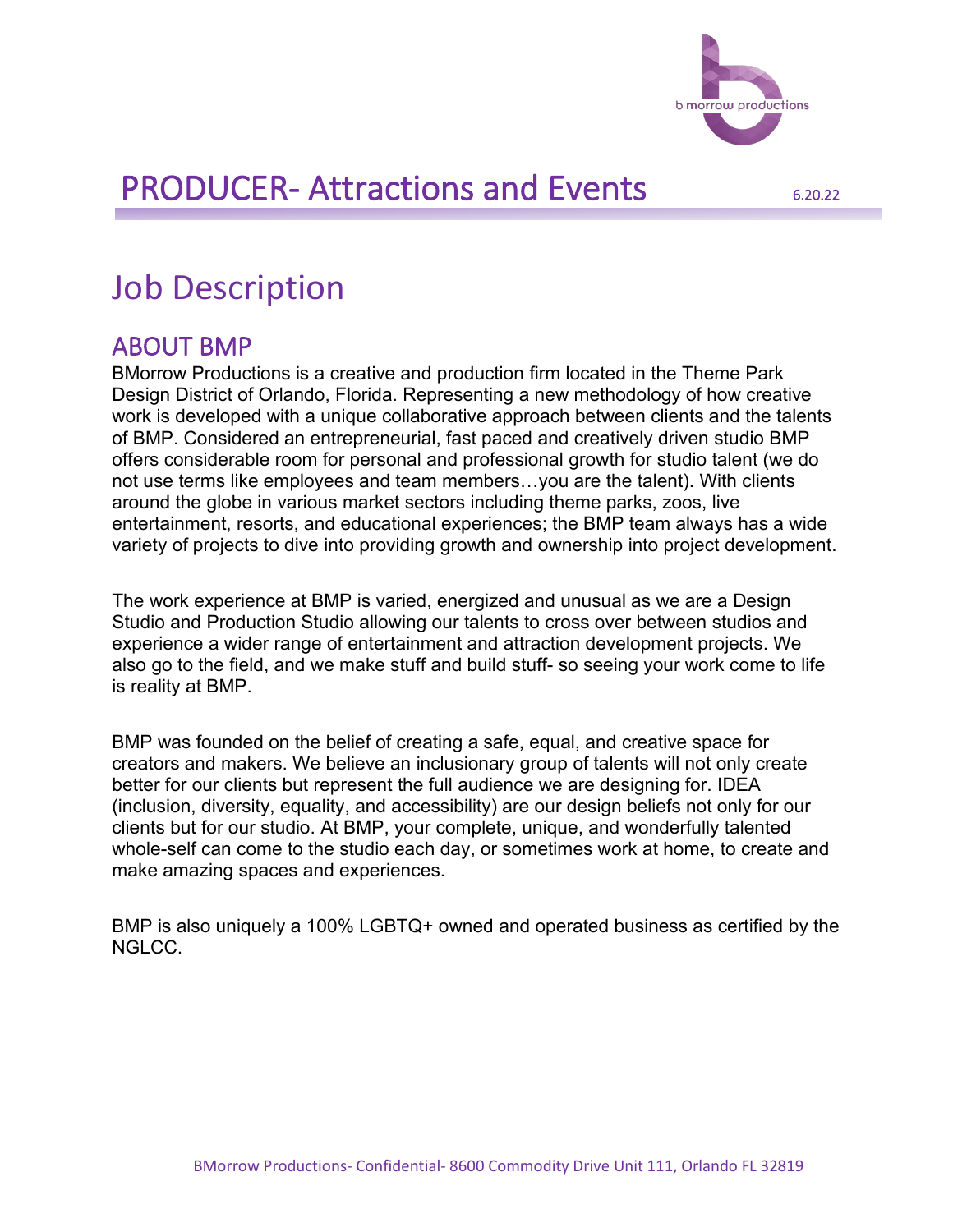

## YOUR ROLF

As the *Producer* you will be leading projects and processes for both the Design and Production studios at BMP. You will serve as the creative keeper and influencer on projects and be the daily contact and leader for the clients. Your role is to be a critical communicator and manager of process and quality for projects. You will develop project schedules, budgets and contract administration as well as keeping the project cost tracker databases up to date. You will have creative input and typically make creative decisions on projects. You will also be on site for project installation managing BMP vendors and quality of the work being produced.

You will be part of the creative development process including front end charrettes and group or individual design thinking activities. You may also be leading studio Associate Producers assigned to your projects.

As we are also a unique production studio with prop, décor and show set teams, you will interface with the production studio including the assignment of workorders into the show set team. You will get to participate in prop buying activities and work in the BMP Production Studio prepping materials and travel on sourcing trips.

You will be working on confidential assignments for our clients in the resort and theme park industries and must help maintain the secrecy of these projects.

### RESPONSIBILITIES

- Serve as the Producer for projects assigned.
- Integrate with the BMP Studio Design Manager and Show Set Manager for resource allocations.
- Work on both attraction design projects and production projects.
- Maintain project cost tracker databases for assigned projects.
- Manage associate producers when assigned to your projects
- Coordinate with BMP Show Set Manager and Studio Manager on workflow.
- Maintain the BMP Project Production Schedule in Smartsheet.
- Update clients and leaders during weekly project calls of the project status, risk, financial evaluation.
- Provide creative input and contributions to projects assigned.
- Assist in creating and maintaining project schedules for projects as assigned.
- Use Microsoft Office Suite products, One Drive, Smartsheet daily and the Adobe Suite as needed.
- Research and development of theme boards for project assignments.
- Development of project update presentations for internal BMP or for clients.
- Organize, attend, and participate in stakeholder / client meetings.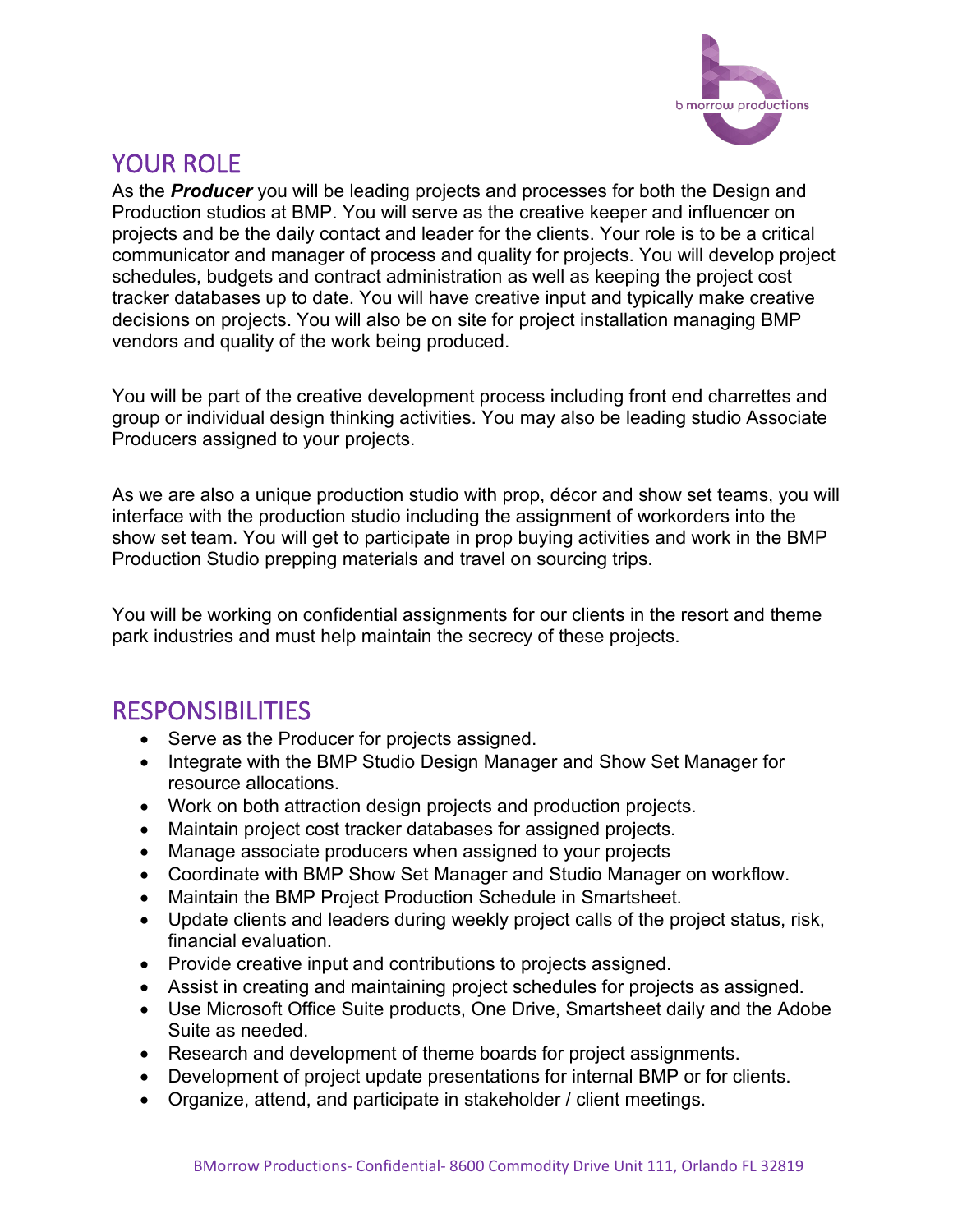

- Maintain and archive project documentation and handle project communication.
- Maintain positive vendor and client relationships.
- Attend job site visits (local and travel).
- Assist on site during installs and strikes to ensure project is executing per plans.
- Communicate and coordinate with contractors and other consultants.
- Maintain confidentiality of all information.
- Assist in BMP studio support or other duties as assigned.
- Be able to climb ladders up to 12' tall and use simple hand tools if needed.
- Lift materials less than 50 lbs.
- Other duties as assigned.
- *ALWAYS share the BMP studio spirit with others internally and externally.*

## QUALIFICATIONS

- Bachelor's degree in hospitality, theater, technical design, other relevant field, or equivalent job experience.
- Preferred 4-6 years' experience in similar or related field.
- Exposure to theme park attraction design and/or seasonal event processes.
- Proficient in Microsoft Suite.
- Proficient in utilizing Microsoft One Drive for file sharing and management.
- Experience with Smartsheet.
- Adobe Suite software experience including In Design.
- A creatively minded collaborator.
- Organized and detail oriented.
- Strong client-facing and teamwork skills.
- Exceptional verbal and written communication skills.

## COMPENSATION PACKAGE

- Full time salary position.
- BMP bonus program eligible.
- 401k program eligible.
- Unlimited Personal Time Off program.
- Flexible work schedule.
- Health insurance reimbursement.
- Cell phone stipend.
- Access to the BMP Talent Experience Fund.
- Access to TEA events.
- Access to IAAPA.